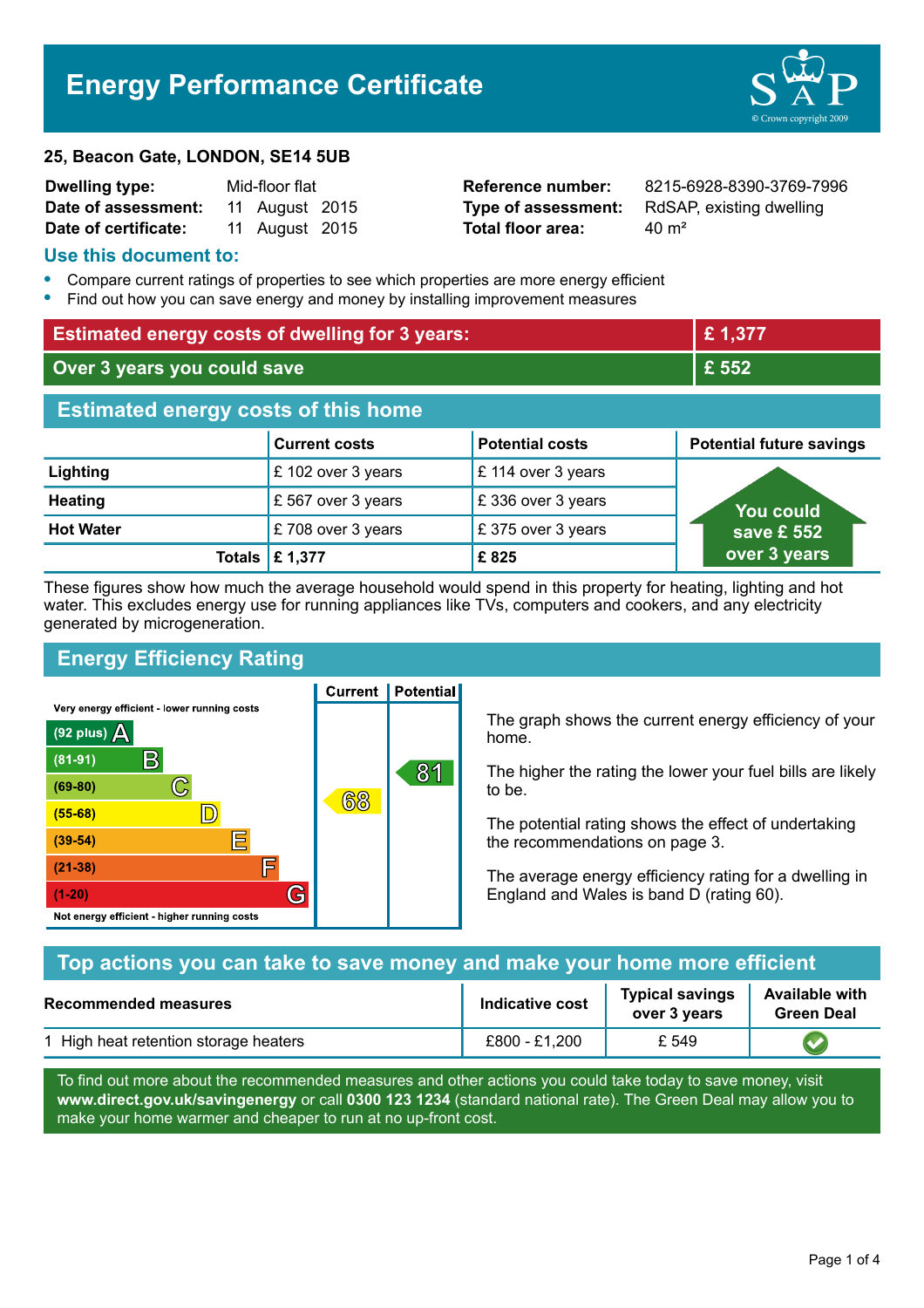#### **Summary of this home's energy performance related features**

| <b>Element</b>        | <b>Description</b>                          | <b>Energy Efficiency</b> |
|-----------------------|---------------------------------------------|--------------------------|
| Walls                 | Timber frame, as built, insulated (assumed) | ★★★★☆                    |
| Roof                  | (another dwelling above)                    |                          |
| Floor                 | (another dwelling below)                    |                          |
| <b>Windows</b>        | Fully double glazed                         | ★★★☆☆                    |
| Main heating          | Room heaters, electric                      | ★☆☆☆☆                    |
| Main heating controls | Programmer and appliance thermostats        | ★★★★☆                    |
| Secondary heating     | None                                        |                          |
| Hot water             | Electric immersion, standard tariff         | ★☆☆☆☆                    |
| Lighting              | Low energy lighting in 85% of fixed outlets | *****                    |

Current primary energy use per square metre of floor area: 236 kWh/m² per year

The assessment does not take into consideration the physical condition of any element. 'Assumed' means that the insulation could not be inspected and an assumption has been made in the methodology based on age and type of construction.

#### **Low and zero carbon energy sources**

Low and zero carbon energy sources are sources of energy that release either very little or no carbon dioxide into the atmosphere when they are used. Installing these sources may help reduce energy bills as well as cutting carbon. There are none provided for this home.

## **Opportunity to benefit from a Green Deal on this property**

The Green Deal may enable owners and occupiers to make improvements to their property to make it more energy efficient. Under a Green Deal, the cost of the improvements is repaid over time via a credit agreement. Repayments are made through a charge added to the electricity bill for the property. To see which improvements are recommended for this property, please turn to page 3. You can choose which improvements you want to install and ask for a quote from an authorised Green Deal provider. They will organise installation by an authorised Green Deal installer. If you move home, the responsibility for paying the Green Deal charge under the credit agreement passes to the new electricity bill payer.

For householders in receipt of income-related benefits, additional help may be available.

To find out more, visit **www.direct.gov.uk/savingenergy** or call **0300 123 1234**.

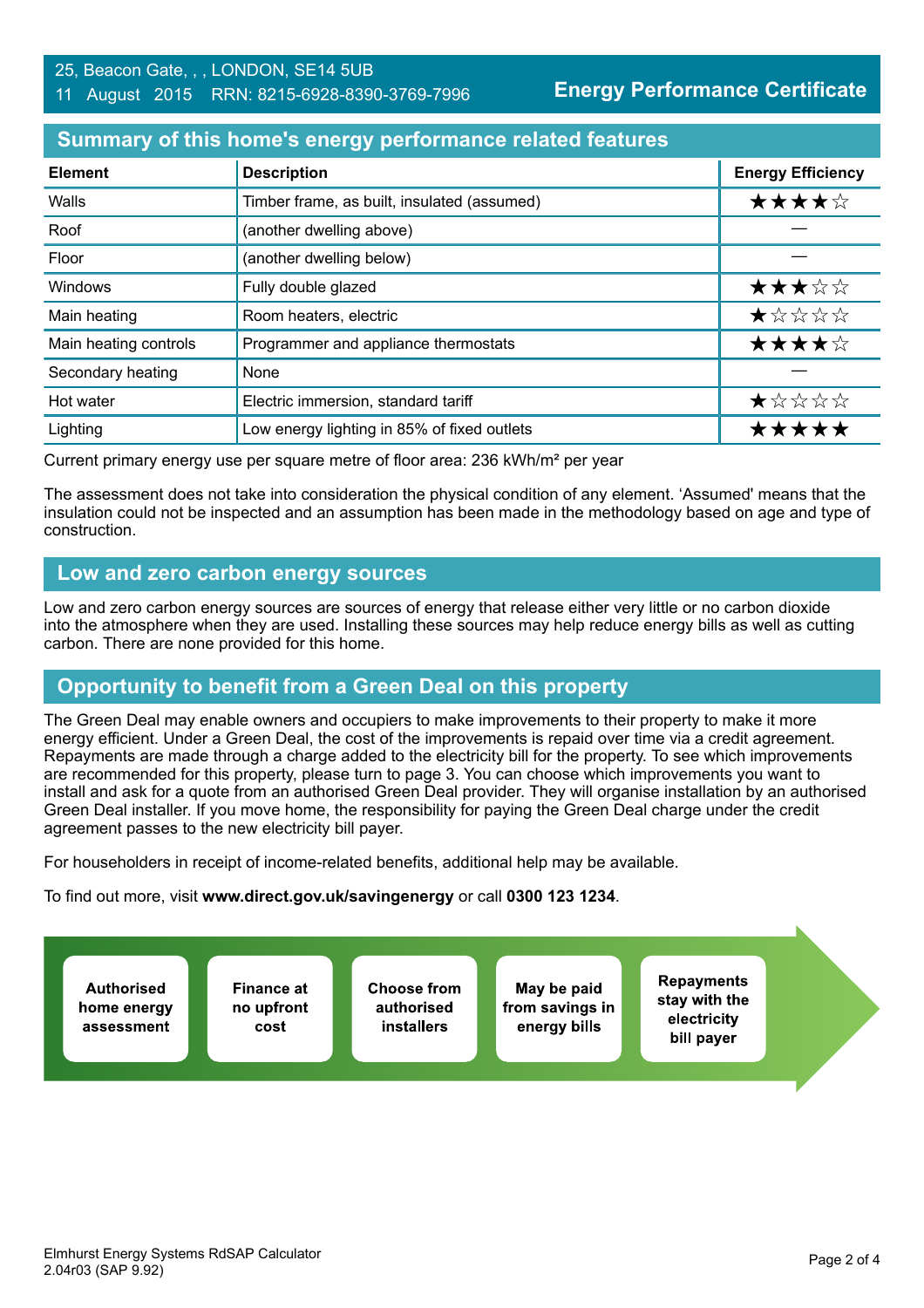#### 25, Beacon Gate, , , LONDON, SE14 5UB 11 August 2015 RRN: 8215-6928-8390-3769-7996

## **Recommendations**

The measures below will improve the energy performance of your dwelling. The performance ratings after improvements listed below are cumulative; that is, they assume the improvements have been installed in the order that they appear in the table. Further information about the recommended measures and other simple actions you could take today to save money is available at **www.direct.gov.uk/savingenergy**. Before installing measures, you should make sure you have secured the appropriate permissions, where necessary. Such permissions might include permission from your landlord (if you are a tenant) or approval under Building Regulations for certain types of work.

Measures with a green tick  $\bullet$  are likely to be fully financed through the Green Deal since the cost of the measures should be covered by the energy they save. Additional support may be available for homes where solid wall insulation is recommended. If you want to take up measures with an orange tick  $\bullet$ , be aware you may need to contribute some payment up-front.

| <b>Recommended measures</b>         | Indicative cost | Typical savings<br>per year | <b>Rating after</b><br>improvement | <b>Green Deal</b><br>finance |
|-------------------------------------|-----------------|-----------------------------|------------------------------------|------------------------------|
| High heat retention storage heaters | £800 - £1,200   | £183                        | <b>B81</b>                         |                              |

## **Alternative measures**

There are alternative measures below which you could also consider for your home.

- **•** Biomass boiler (Exempted Appliance if in Smoke Control Area)
- **•** Air or ground source heat pump

## **Choosing the right package**

Visit **www.epcadviser.direct.gov.uk**, our online tool which uses information from this EPC to show you how to save money on your fuel bills. You can use this tool to personalise your Green Deal package. Public services all in one place



| <b>Green Deal package</b>           | <b>Typical annual savings</b> |
|-------------------------------------|-------------------------------|
| High heat retention storage heaters | Total savings of £183         |
| Electricity/gas/other fuel savings  | £183/£0/£0                    |

You could finance this package of measures under the Green Deal. It could **save you £183 a year** in energy costs, based on typical energy use. Some or all of this saving would be recouped through the charge on your bill.